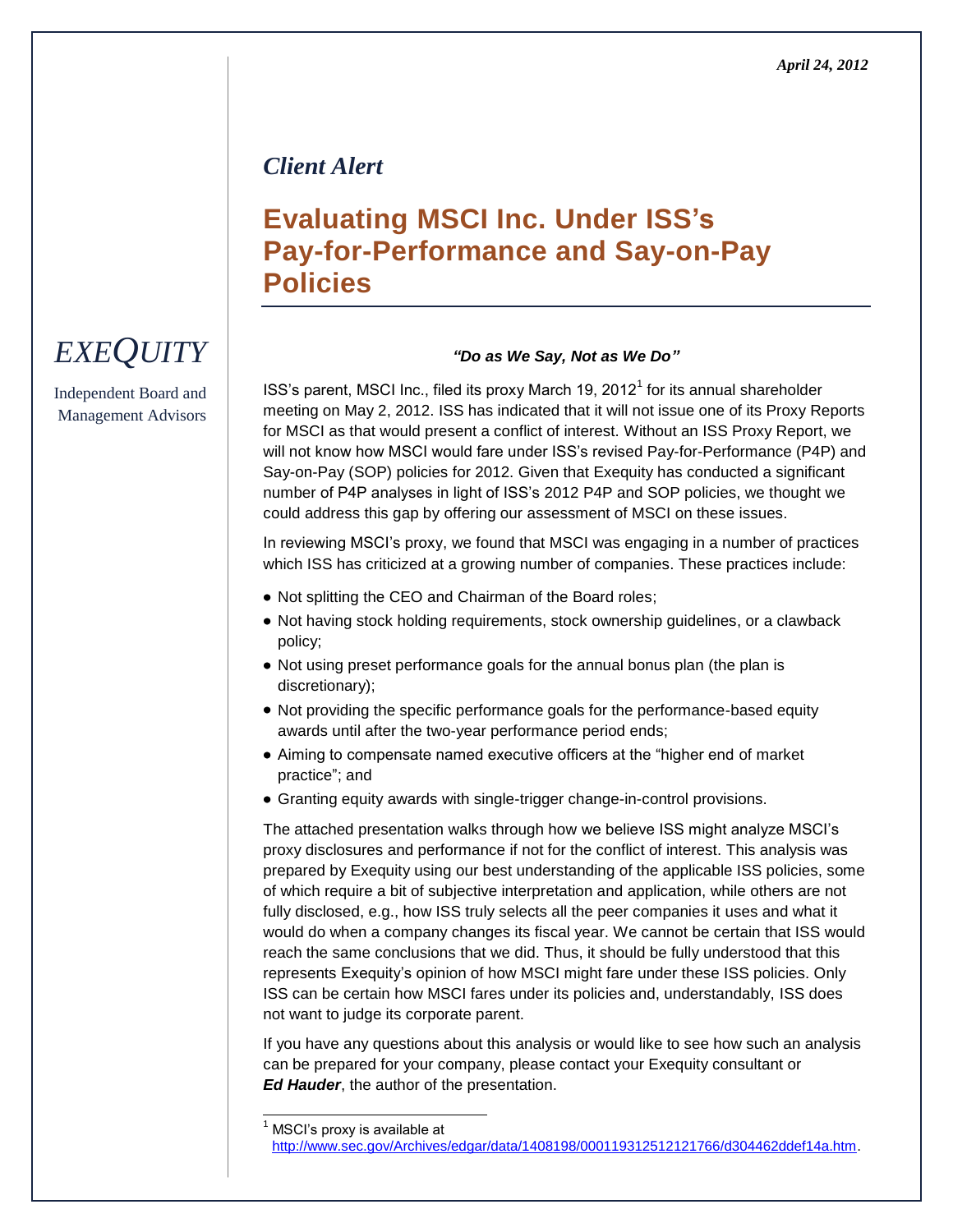|                                                                  | <b>MSCI Inc.</b>         |                         |              | <b>Level That Triggers</b><br><b>Medium Concern</b><br>(May Trigger High Overall<br><b>Concern if Two or More</b><br><b>Factors Are Medium</b><br>Concern) | <b>Level That Triggers</b><br><b>High Concern</b><br><b>(Based on Any</b><br><b>Individual Factor)</b> |                                   |
|------------------------------------------------------------------|--------------------------|-------------------------|--------------|------------------------------------------------------------------------------------------------------------------------------------------------------------|--------------------------------------------------------------------------------------------------------|-----------------------------------|
| <b>ISS Benchmark</b>                                             | <b>Score</b>             | <b>Concern</b><br>Level | <b>Score</b> | ~Percentile                                                                                                                                                | <b>Score</b>                                                                                           | ~Percentile                       |
| Relative Degree of Alignment (RDA)                               | 1.4                      | Low                     | $-30$        | $-25$ <sup>th</sup><br>percentile                                                                                                                          | $-50$                                                                                                  | $\sim 10^{th}$<br>percentile      |
| Multiple of Median (MOM)                                         | 1.43x/2.91x <sup>1</sup> | Low/Medium <sup>1</sup> | 2.33x        | $-92nd$<br>percentile                                                                                                                                      | 3.33x                                                                                                  | $-97$ <sup>th</sup><br>percentile |
| Pay-TSR Alignment (PTA)                                          | $19\% - 30\%$            | Low/Medium <sup>2</sup> | $-30%$       | $~10^{th}$<br>percentile                                                                                                                                   | $-45%$                                                                                                 | $-5$ <sup>th</sup><br>percentile  |
| <b>Overall Expected</b><br><b>ISS Quantitative Concern Level</b> |                          | Low/Medium              |              |                                                                                                                                                            |                                                                                                        |                                   |

#### **Summary of Possible Quantitative Analysis of MSCI Under the ISS P4P Policy**

<sup>1</sup> Measured against MSCI's Self-Selected, Primary Peer Group.

 $2$  Based on a PTA analysis excluding 2007 pay and performance, which represented one month of MSCI being public while wholly owned by Morgan Stanley.



If you have any questions about this *Client Alert*, please contact *Ed Hauder* ((847) 996-3990 o[r Edward.Hauder@exqty.com\)](mailto:Edward.Hauder@exqty.com) or any of the following:

| <b>Ben Burney</b>  | (847) 996-3970 | Ben.Burney@exqty.com       |
|--------------------|----------------|----------------------------|
| Robbi Fox          | (847) 948-8655 | Robbi.Fox@exqty.com        |
| Mark Gordon        | (925) 478-8294 | Mark.Gordon@exqty.com      |
| Jeff Hyman         | (203) 210-7046 | Jeff.Hyman@exqty.com       |
| Lynn Joy           | (847) 996-3963 | Lynn.Joy@exqty.com         |
| Stacey Joy         | (847) 996-3969 | Stacey.Joy@exqty.com       |
| Chad Mitchell      | (949) 748-6169 | Chad.Mitchell@exqty.com    |
| Perry Papantonis   | (908) 849-4858 | Perry.Papantonis@exqty.com |
| Jeff Pullen        | (847) 996-3967 | Jeff.Pullen@exqty.com      |
| Dianna Purcell     | (718) 273-7444 | Dianna.Purcell@exqty.com   |
| <b>Bob Reilley</b> | (856) 206-9852 | Bob.Reilley@exqty.com      |
| Mike Sorensen      | (847) 996-3996 | Mike.Sorensen@exqty.com    |
| Ross Zimmerman     | (847) 996-3999 | Ross.Zimmerman@exgty.com   |

Illinois Office (Headquarters) – 1870 West Winchester Road, Suite 141 ● Libertyville, IL 60048 California Offices – 18201 Von Karman, Suite 460 ● Irvine, CA 92612 – 2840 Comistas Drive ● Walnut Creek, CA 94598 Connecticut Office – 108 Pine Ridge Road ● Wilton, CT 06897 New Jersey Office – 3 Werner Way, Suite 300 ● Lebanon, NJ 08833 www.exqty.com

You are receiving this *Client Alert* as a client or friend of Exequity LLP. This *Client Alert* provides general information and not legal advice or opinions on specific facts. If you did not receive this directly from us and you would like to be sure you will receive future *Client Alert*s and our other publications, please click on the following link to add yourself to our subscription list: [http://www.exqty.com/References/Subscribe.aspx.](http://www.exqty.com/References/Subscribe.aspx) If you want to unsubscribe from our list, please click on "Manage Subscription" at the bottom of the e-mail sent to you.

PUB/CA/MSCI ISS P4P Analysis\_20120424

© 2012 Exequity LLP. All Rights Reserved.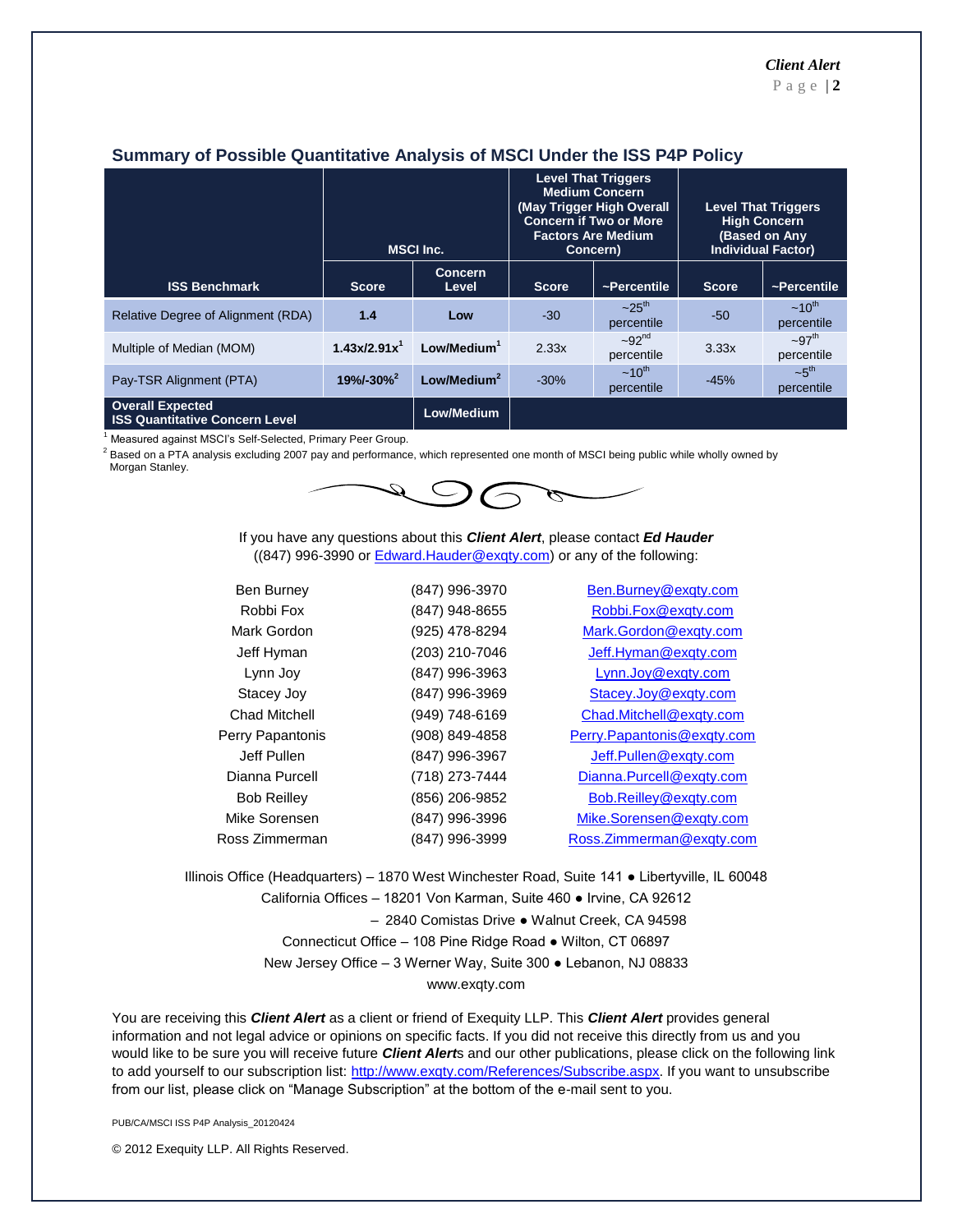# **MSCI Inc.**

Simulated Application of ISS's Pay-for-Performance Policy



Independent Board and Management Advisors

April 24, 2012

To protect the confidential and proprietary information included in this material, it may not be disclosed or provided to any third parties without the approval of Exequity LLP.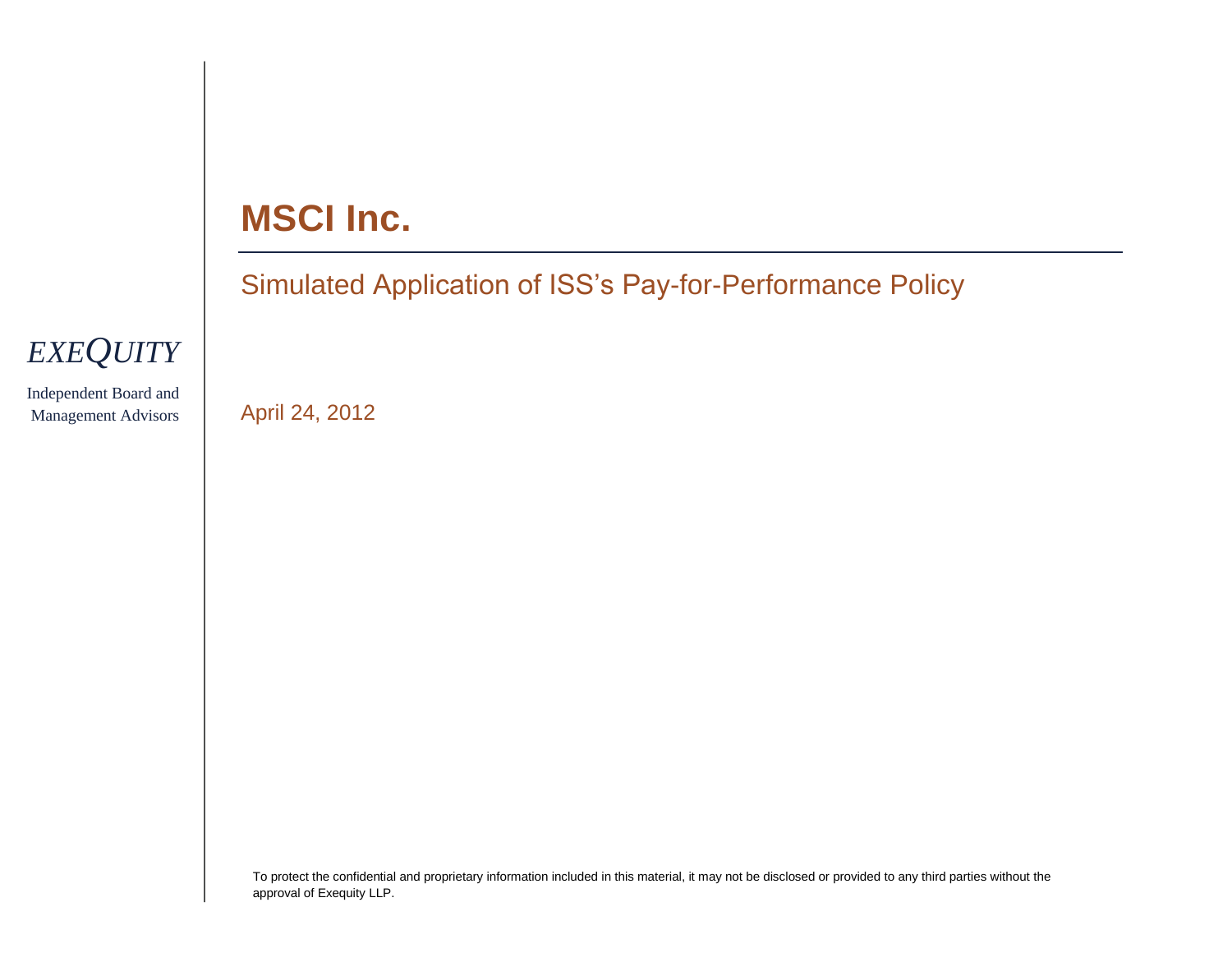### **Contents**

| <b>Executive Summary</b>                                   |  |
|------------------------------------------------------------|--|
| Overview of Pay-for-Performance Policy Application         |  |
| Pay-for-Performance: Quantitative and Qualitative Analysis |  |

#### **About This Material**

This report estimates how MSCI Inc. might fare under the quantitative and qualitative segments of Institutional Shareholder Services Inc.'s (ISS) 2012 Pay-for-Performance (P4P) Policy.

The peer group whose practices are the foundation of our assessment is the best representation of the one ISS might identify given the announced ISS methodology and its application to the Russell 3000 Index companies. ISS has indicated that the community of companies it will consider for peer group selection encompasses the range of Russell 3000 Index companies as well as the peers of those companies, but ISS has not yet publicized the full company list.

Furthermore, when conducting the relative assessment segment of its P4P analysis, ISS will use the peer group company compensation data disclosed in the most recently filed annual proxy statements. Depending on proxy filing dates, therefore, ISS could compare MSCI's 2012 compensation data to reported pay levels that, at some peer companies, are a year old.

Our reporting of the relative segment of P4P analysis, therefore, is qualified by the fact that ISS could choose a slightly different set of peer companies than we have in this analysis, and that the compensation data we use likely would be updated for some peer companies (i.e., ISS may have the benefit of incorporating into its analysis some peer company data that first is disclosed in proxy statements after our assessment has been completed).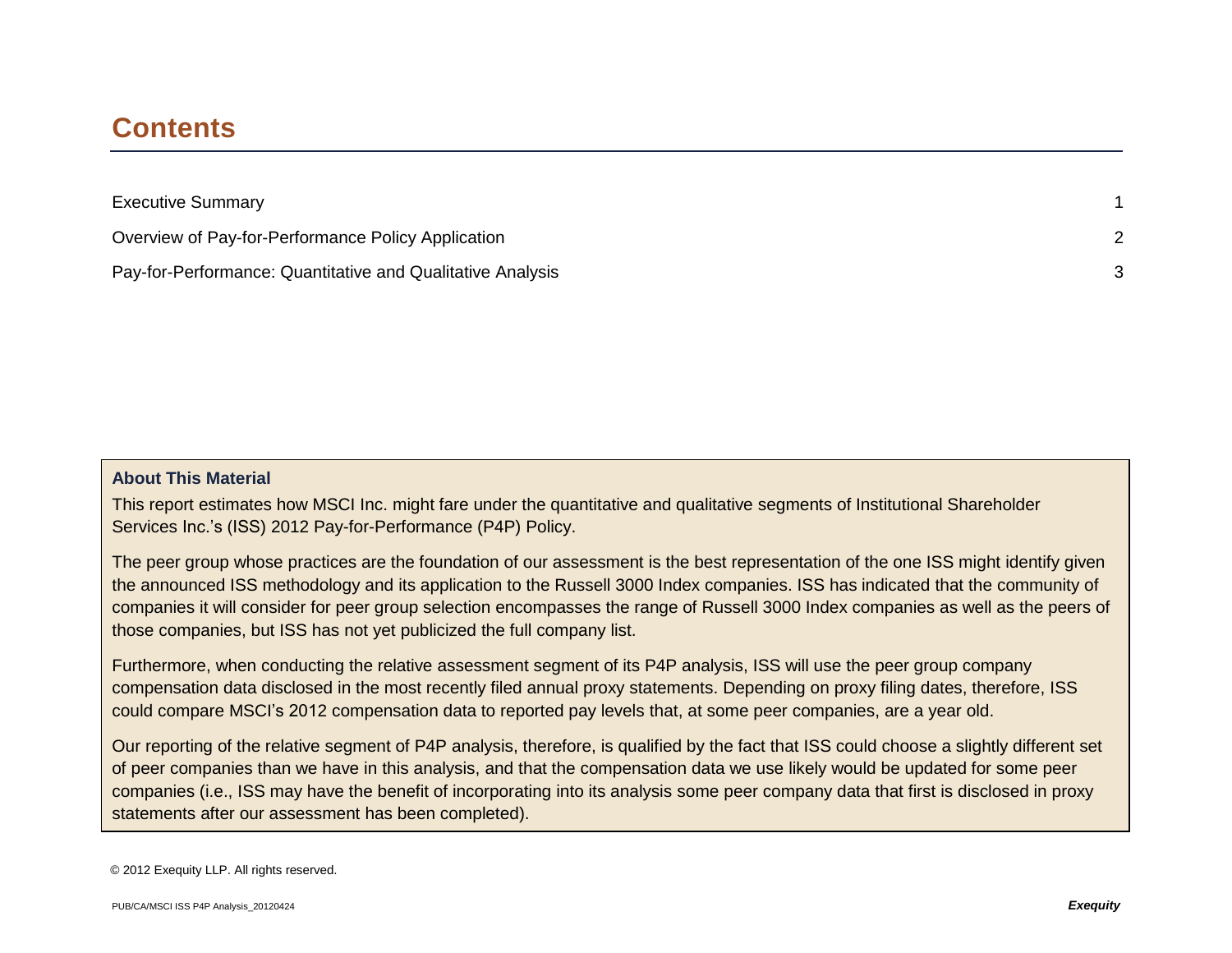### **Executive Summary**

#### **ISS Votes Influenced by P4P Alignment**

This analysis tests the likelihood of an ISS finding that MSCI exhibits a level of P4P misalignment which could lead ISS to issue adverse recommendations with respect to say on pay (SOP) voting, Board member elections, and Equity Plan Proposals. Demonstrated P4P misalignment is just one of several reasons for an unfavorable ISS voting position; others are identified in the boxes below:

| <b>SOP Votes</b>                              | <b>Compensation Committee Members/</b><br><b>Full Board-Director Elections</b> | <b>Equity Plan Proposals</b>               |
|-----------------------------------------------|--------------------------------------------------------------------------------|--------------------------------------------|
| • P4P misalignment                            | • No SOP on proxy and <b>against</b> on SOP is warranted (see box to left)     | <b>P4P misalignment</b> and a significant  |
| • Significant problematic pay practices exist | Board fails to adequately respond to a prior <70% favorable SOP vote           | portion of CEO's pay is attributed to non- |
| • Poor communications and responsiveness      | Problematic pay practices used                                                 | performance-based equity awards,           |
| of Board                                      | Situation is egregious                                                         | i.e., time-based vested equity awards      |

ISS would test P4P alignment by reference to a series of quantitative and qualitative filters, detailed explanations of which follow in the balance of this report. In summary, we expect ISS could determine that MSCI would generate a **low** level of concern with respect to its P4P character.

#### **Quantitative Analysis Summary**

|                                                        | <b>MSCI Inc.</b>           |                         |              | Level That Triggers Medium Concern<br>(May Trigger High Overall Concern if Two or<br><b>More Factors Are Medium Concern)</b> | <b>Level That Triggers High Concern</b><br>(Based on Any Individual Factor) |                                    |
|--------------------------------------------------------|----------------------------|-------------------------|--------------|------------------------------------------------------------------------------------------------------------------------------|-----------------------------------------------------------------------------|------------------------------------|
| <b>ISS Benchmark</b>                                   | <b>Score</b>               | <b>Concern Level</b>    | <b>Score</b> | ~Percentile                                                                                                                  | <b>Score</b>                                                                | ~Percentile                        |
| Relative Degree of Alignment (RDA)                     | 1.4                        | Low                     | $-30$        | $\sim$ 25 <sup>th</sup> percentile                                                                                           | $-50$                                                                       | $\sim$ 10 <sup>th</sup> percentile |
| Multiple of Median (MOM)                               | 1.43x/2.91x <sup>1</sup>   | Low/Medium <sup>1</sup> | 2.33x        | $\sim$ 92 <sup>nd</sup> percentile                                                                                           | 3.33x                                                                       | $\sim$ 97 <sup>th</sup> percentile |
| Pay-TSR Alignment (PTA)                                | $19\% - 30\%$ <sup>2</sup> | Low/Medium <sup>2</sup> |              | $~10^{\text{th}}$ percentile                                                                                                 | $-45%$                                                                      | $-5th$ percentile                  |
| <b>Overall Expected ISS Quantitative Concern Level</b> |                            | Low/Medium              |              |                                                                                                                              |                                                                             |                                    |

<sup>1</sup> Measured against MSCI's Self-Selected, Primary Peer Group.

 $^2$  Based on a PTA analysis excluding 2007 pay and performance, which represented one month of MSCI being public while wholly owned by Morgan Stanley.

#### **Qualitative Analysis Summary**

ISS will perform an in-depth Qualitative Analysis of P4P if a company triggers a **high** level of concern with respect to any individual Quantitative factor or an overall **high** concern level from scoring a *medium concern level with respect to two or more factors* in the Quantitative Analysis. The more in-depth Qualitative Analysis assesses the company's compensation programs for the likely causes of the P4P disconnect or for mitigating factors. We expect it is possible that ISS could uncover significant issues with MSCI's pay programs as a consequence of its Qualitative Analysis.

Consequently, we believe ISS could conclude that while MSCI's P4P alignment is **acceptable**, other factors exist that raise concerns with MSCI's compensation and could cause ISS to qualify its support with a statement that it would closely monitor MSCI's compensation going forward, or even cause ISS to issue an adverse voting recommendation with respect to MSCI's SOP proposal.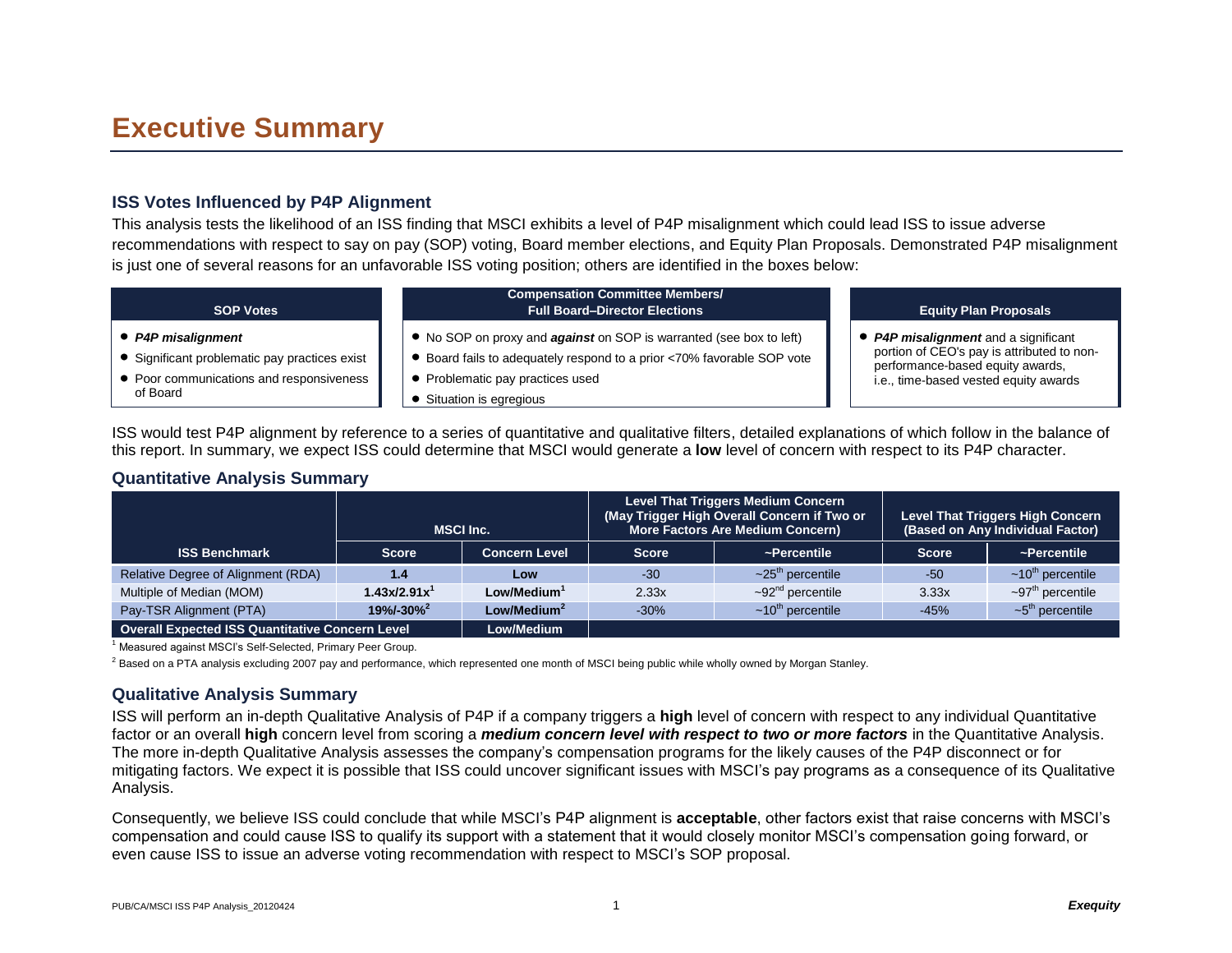## **Overview of Pay-for-Performance Policy Application**

The chart below shows the flow of the ISS P4P policy in 2012. Importantly, no company ever automatically fails the P4P test because ISS applies its P4P policy *case-by-case*, and some degree of subjectivity is expected in its application, especially if a company becomes subject to an in-depth Qualitative Analysis.



Notwithstanding the results of its Quantitative Analysis, ISS reserves the right to recommend against SOP proposals and/or the election of directors who sit on the compensation committee if ISS determines there are any unusual or extraordinary practices that raise significant concerns about a company's P4P alignment. However, it is expected that companies with strong or satisfactory P4P alignment under the Quantitative Analysis rarely will earn such negative vote recommendations.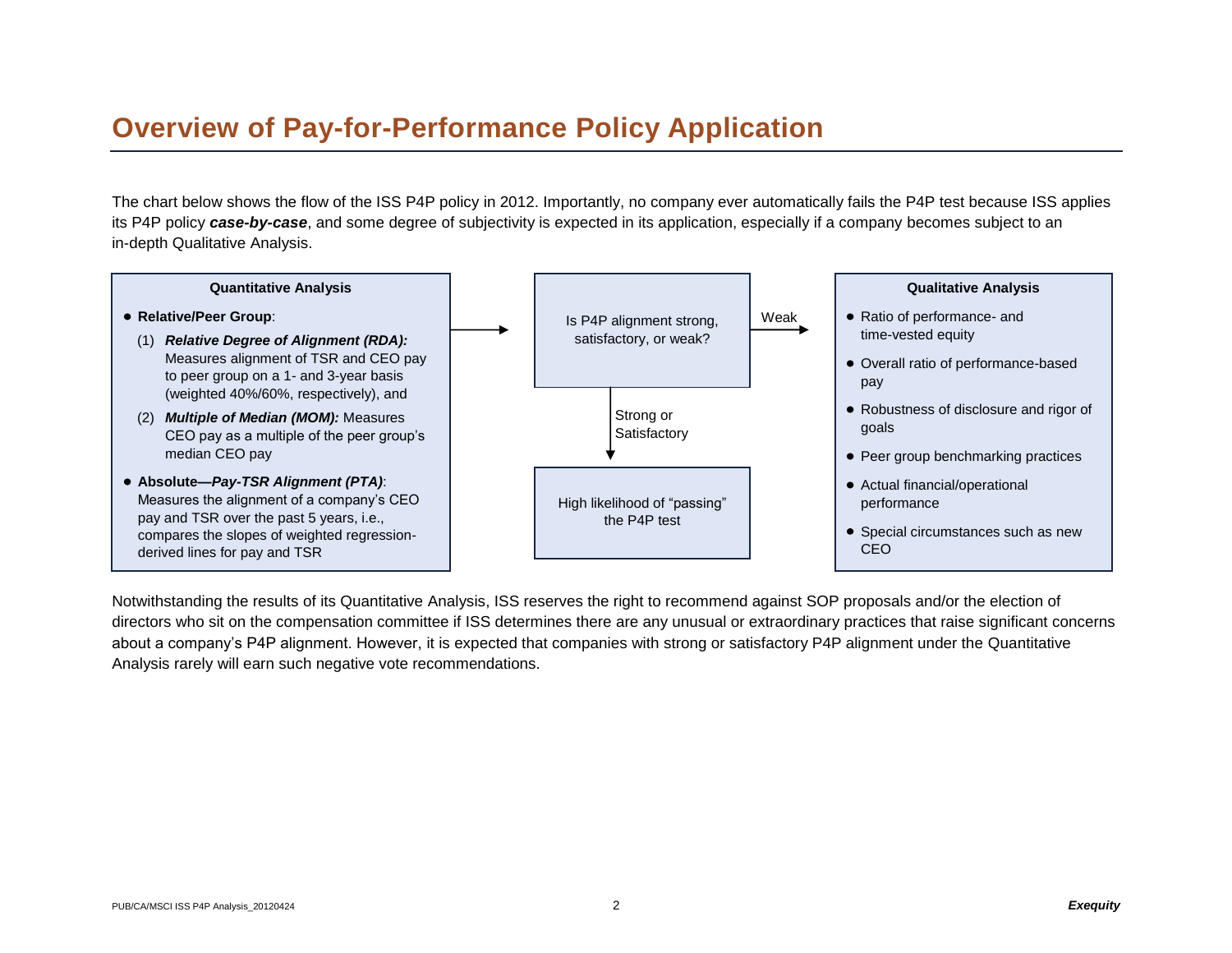## **Pay-for-Performance: Quantitative and Qualitative Analysis**

#### **Quantitative Analysis**

#### *Relative/Peer Group P4P Alignment Analysis*

ISS settled on three new measures in the Quantitative segment of its P4P policy test: RDA, MOM, and PTA. However, peer group selection is critical to the Quantitative Analysis. Listed below are the peer group companies we expect ISS might use in connection with the Relative segment of its Quantitative Analysis.

*Anticipated ISS Peer Group*

| Affiliated Managers Group Inc.  | Janus Capital Group Inc.        |
|---------------------------------|---------------------------------|
| American Capital Ltd.           | Lazard Ltd.                     |
| <b>BGC Partners Inc.</b>        | <b>Lexington Realty Trust</b>   |
| Cash America International Inc. | Moody's Corp.                   |
| Credit Acceptance Corp.         | National Retail Properties Inc. |
| DFC Global Corp.                | T. Rowe Price Group Inc.        |
| Eaton Vance Corp.               | Stifel Financial Corp.          |

*Note: Moody's Corp. is bolded because it is also in MSCI's Self-Selected, Primary Peer Group.*



Each of the above charts illustrates how MSCI compares to the Anticipated ISS Peer Group in terms of revenues and assets. The shaded boxes represent the stated range with which ISS applies these criteria to the selection of peer companies, i.e., 0.5x to 2.0x of MSCI's revenues and assets (note: ISS's technical document<sup>1</sup> indicates a range of 0.45x to 2.1x<sup>2</sup>).

 $\overline{a}$ 

<sup>1</sup> *Evaluating Pay for Performance Alignment, ISS' Quantitative and Qualitative Approach*, Updated: February 17, 2012; available at [http://www.issgovernance.com/files/EvaluatingPayForPerformance\\_final\\_updated\\_02172012.pdf.](http://www.issgovernance.com/files/EvaluatingPayForPerformance_final_updated_02172012.pdf)

 $<sup>2</sup>$  Ibid, page 14.</sup>

PUB/CA/MSCI ISS P4P Analysis\_20120424 3 *Exequity*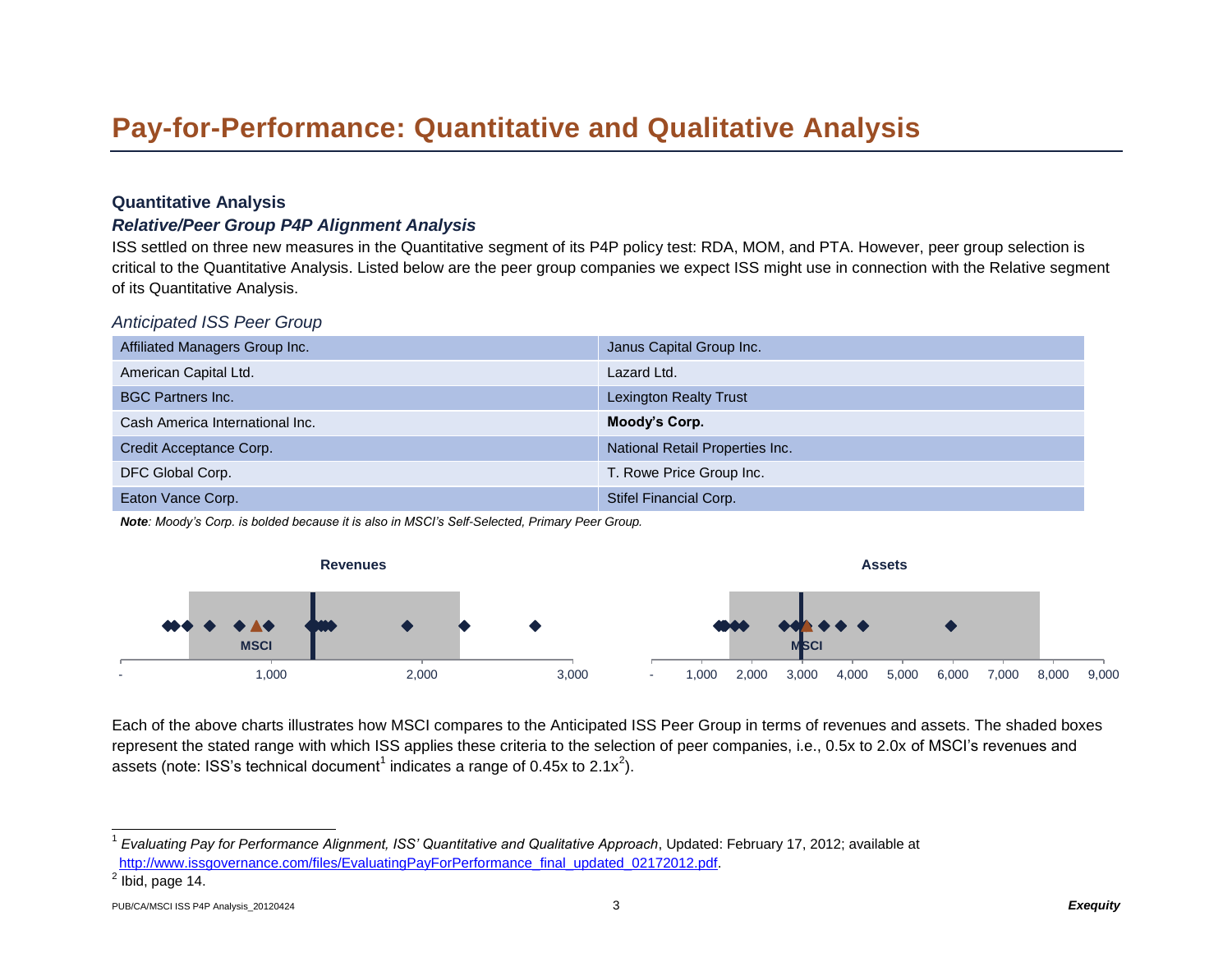#### *MSCI's Self-Selected, Primary Peer Group*

| Dun & Bradstreet Corp.               | Fair Isaac Corp. | Morningstar Inc.             |
|--------------------------------------|------------------|------------------------------|
| Equifax Inc.                         | IHS Inc.         | SEI Investments Co.          |
| <b>FactSet Research Systems Inc.</b> | Moody's Corp.    | <b>Verisk Analytics Inc.</b> |



*Note: Because MSCI is a financial company, ISS would use assets to determine MSCI's peer group for purposes of applying its P4P policy. However, MSCI itself (like many similar companies) utilizes revenues in constructing its peer group. For financial companies that are not relying on their assets to operate (as banks do), revenues often make a better choice for selecting peer groups. Hopefully, ISS will revise its peer group methodology accordingly for 2013.* 

*Comment: Other than Moody's Corp., there is no overlap between the Anticipated ISS Peer Group and MSCI's Self-Selected, Primary Peer Group. Thus, not unlike many other companies, our estimate of the group that ISS would select based on its publicized algorithms is very different from the group that MSCI's Compensation Committee selected using its best judgment, presumably because they compete for customers and/or talent with those companies or have similar business operations.*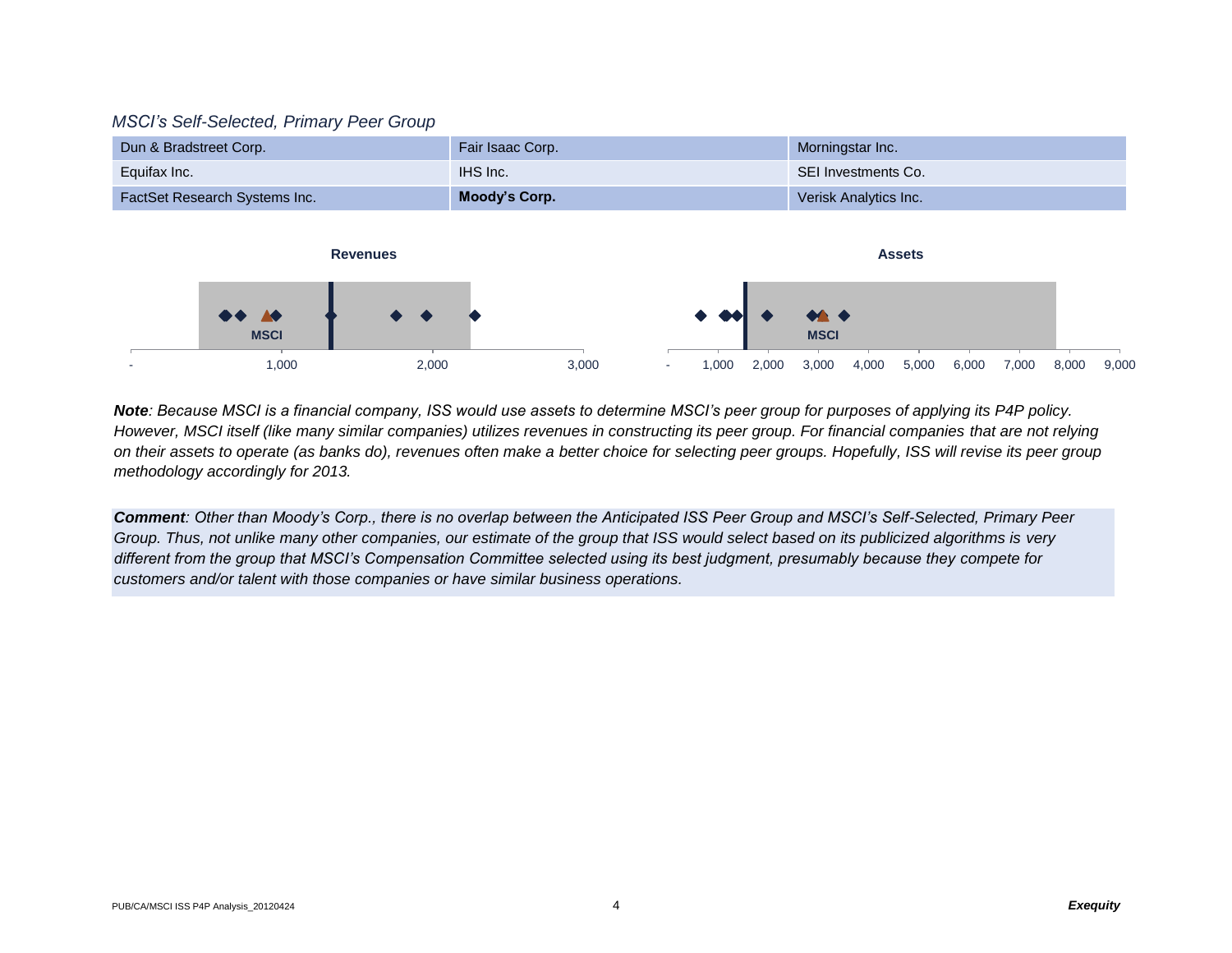### *Relative Degree of Alignment (RDA)* **Anticipated ISS Peer Group—MSCI Score: 1.4% (Low Concern)**



*Note: ISS will only display the combined 1- and 3-year pay/performance chart. We have also provided the 1- and 3-year data sets broken out to allow for a better understanding of what is driving the figures in the combined chart. For purposes of the RDA analysis, "performance" refers to MSCI's relative TSR percentile rank against the anticipated ISS peer group companies on both a 1- and 3-year basis, with the percentile ranking for each period being combined on a weighted basis.*

#### **Anticipated ISS Peer Group—MSCI Score: 1.4% (Low Concern)**

| <b>RDA</b>           | <b>TSR %ile</b> | <b>CEO Pay %ile</b> | <b>RDA (%)</b> |
|----------------------|-----------------|---------------------|----------------|
| RDA: 1-Year Scope    | 42.8%           | 71.4%               | $-28.6%$       |
| RDA: 3-Year Scope    | 64.2%           | 42.8%               | 21.4%          |
| <b>RDA: Combined</b> | 55.6%           | 54.2%               | 1.4%           |

**Comment**: Other than Moody's Corp., there is no overlap between the Anticipated ISS Peer Group and MSCI's Self-Selected, Primary Peer Group. Surprisingly, using this disparate and unrelated group of financial companies results in MSCI's compensation appearing to be very aligned on a relative basis under the ISS RDA factor.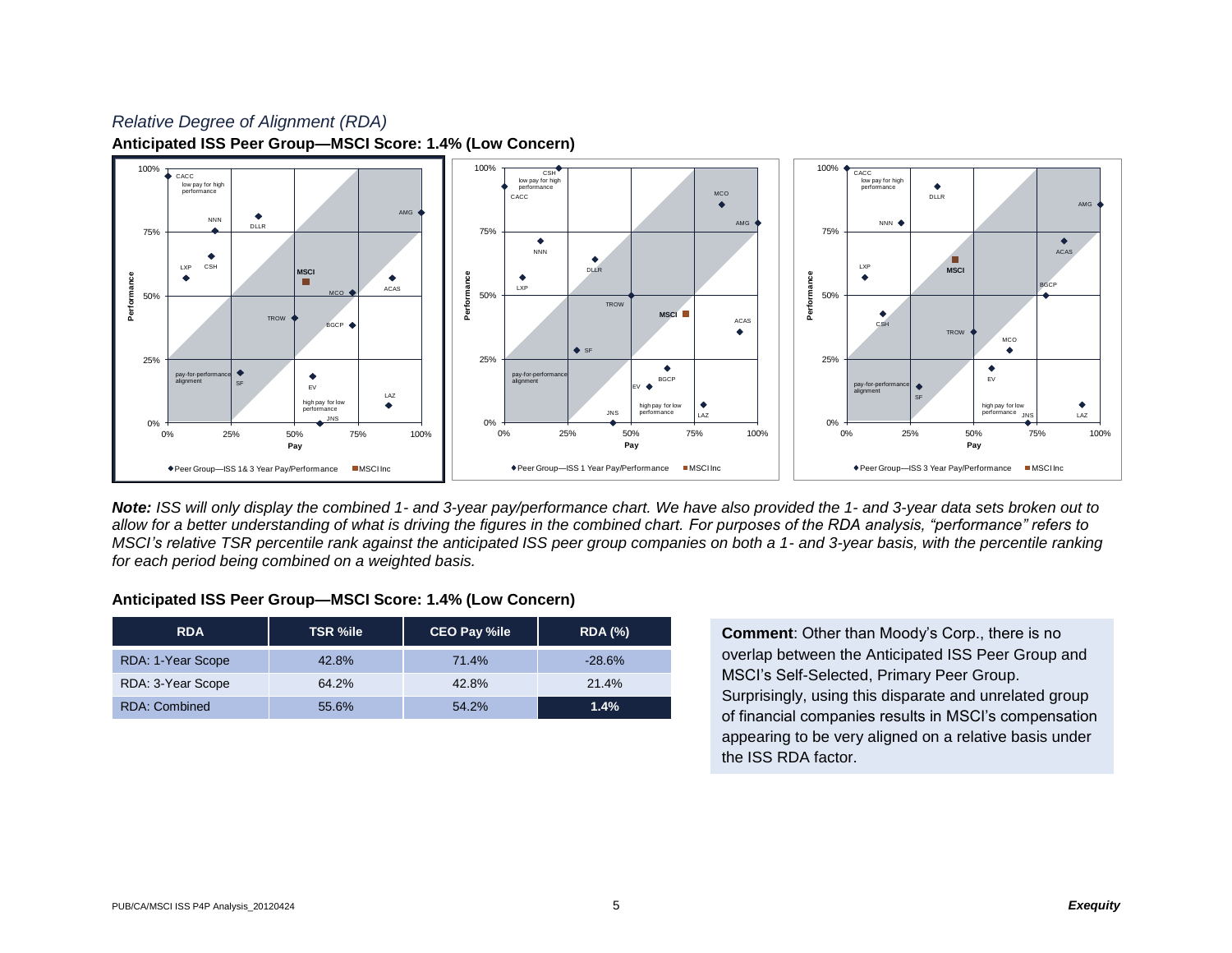

#### *MSCI Self-Selected, Primary Peer Group—MSCI Score: -20% (Low Concern)*

*Note: ISS will only display the combined 1- and 3-year pay/performance chart. We have also provided the 1- and 3-year data sets broken out to allow for a better understanding of what is driving the figures in the combined chart. For purposes of the RDA analysis, "performance" refers to MSCI's relative TSR percentile rank against the anticipated ISS peer group companies on both a 1- and 3-year basis, with the percentile ranking for each period being combined on a weighted basis.*

#### **MSCI Self-Selected, Primary Peer Group—MSCI Score: -20% (Low Concern)**

| <b>RDA</b>           | <b>TSR %ile</b> | <b>CEO Pay %ile</b> | <b>RDA (%)</b> |
|----------------------|-----------------|---------------------|----------------|
| RDA: 1-Year Scope    | <b>25%</b>      | 75%                 | $-50\%$        |
| RDA: 3-Year Scope    | 62.5%           | 62.5%               |                |
| <b>RDA: Combined</b> | 47.5%           | 67.5%               | $-20\%$        |

**Comment**: When MSCI's Self-Selected, Primary Peer Group is used, while the ultimate conclusion remains a low concern level for relative alignment of pay, we note the RDA score is substantially higher than under the Anticipated ISS Peer Group (i.e., -20% vs. 1.4%). This emphasizes how critical peer group selection is to the ISS P4P methodology and how significant an impact utilizing different groups can have on the analysis.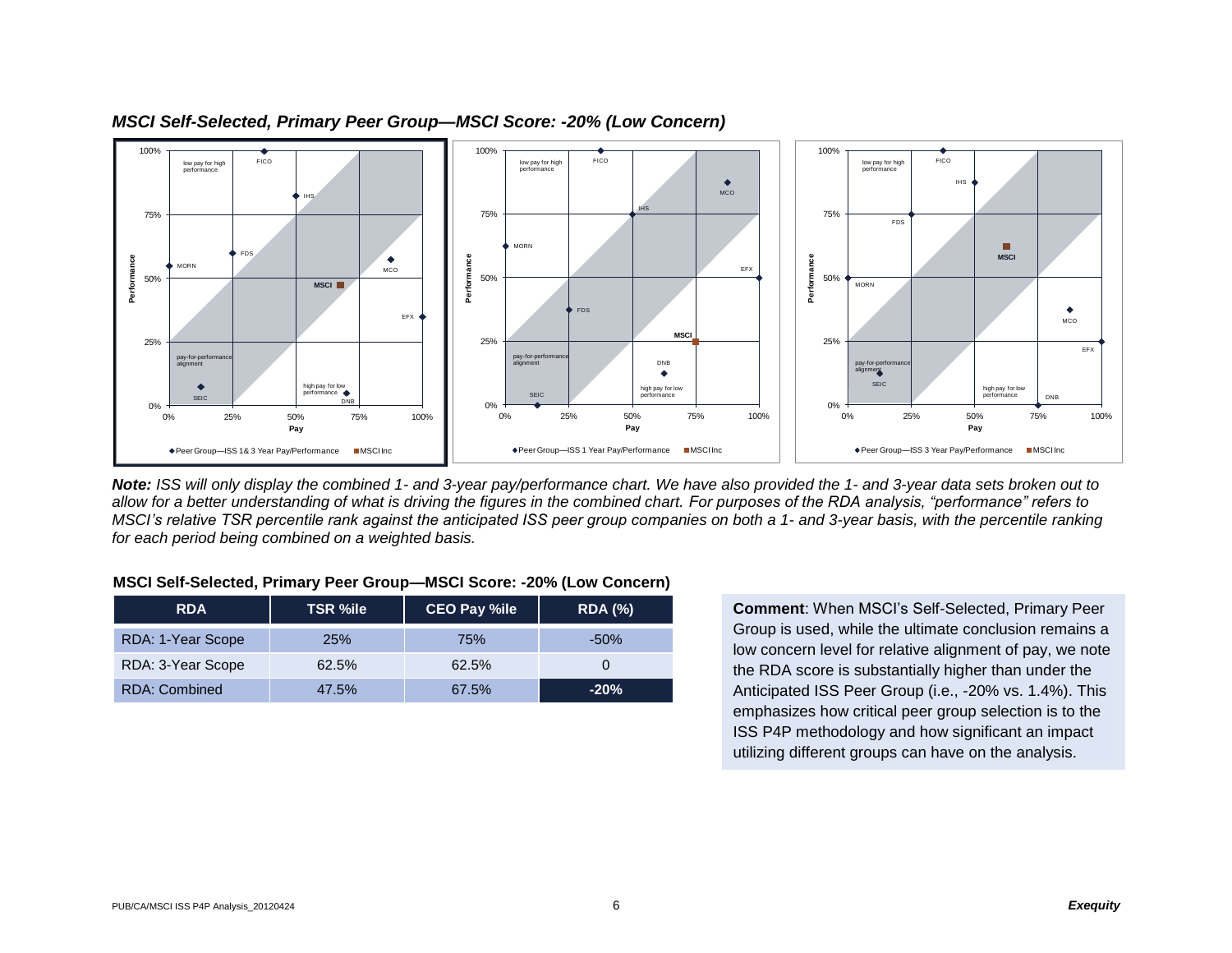#### *Multiple of Median (MOM)*

#### **Anticipated ISS Peer Group— MSCI Score: 1.43x (Low Concern)**



**MSCI Self-Selected, Primary Peer Group— MSCI Score: 2.91x (Medium Concern)**

| 1-Year CEO Pay<br>(5000) | <b>Median 1-Year Pay</b><br>of Peers (\$000) | <b>MOM</b> |
|--------------------------|----------------------------------------------|------------|
| \$11,244                 | \$3,870                                      | 2.91x      |



The shaded bands represent 25<sup>th</sup> to 75<sup>th</sup> percentile of CEO pay of the Anticipated ISS Peer Group and the MSCI Self-Selected, Primary Peer Group with the black line representing the  $50<sup>th</sup>$  percentile/median.

**Comment**: Again, the MOM scores emphasize how critical peer group selection truly is. MSCI's CEO pay as a MOM ends up at either 1.43x, *a low concern, using the Anticipated ISS Peer Group, or 2.91x, a medium concern, using the MSCI Self-Selected, Primary Peer Group. The resulting MOM using MSCI's Self-Selected, Primary Peer Group is consistent with MSCI's stated pay philosophy of rewarding its executives at "the higher end of market practice" (a pay targeting objective that ISS routinely criticizes).*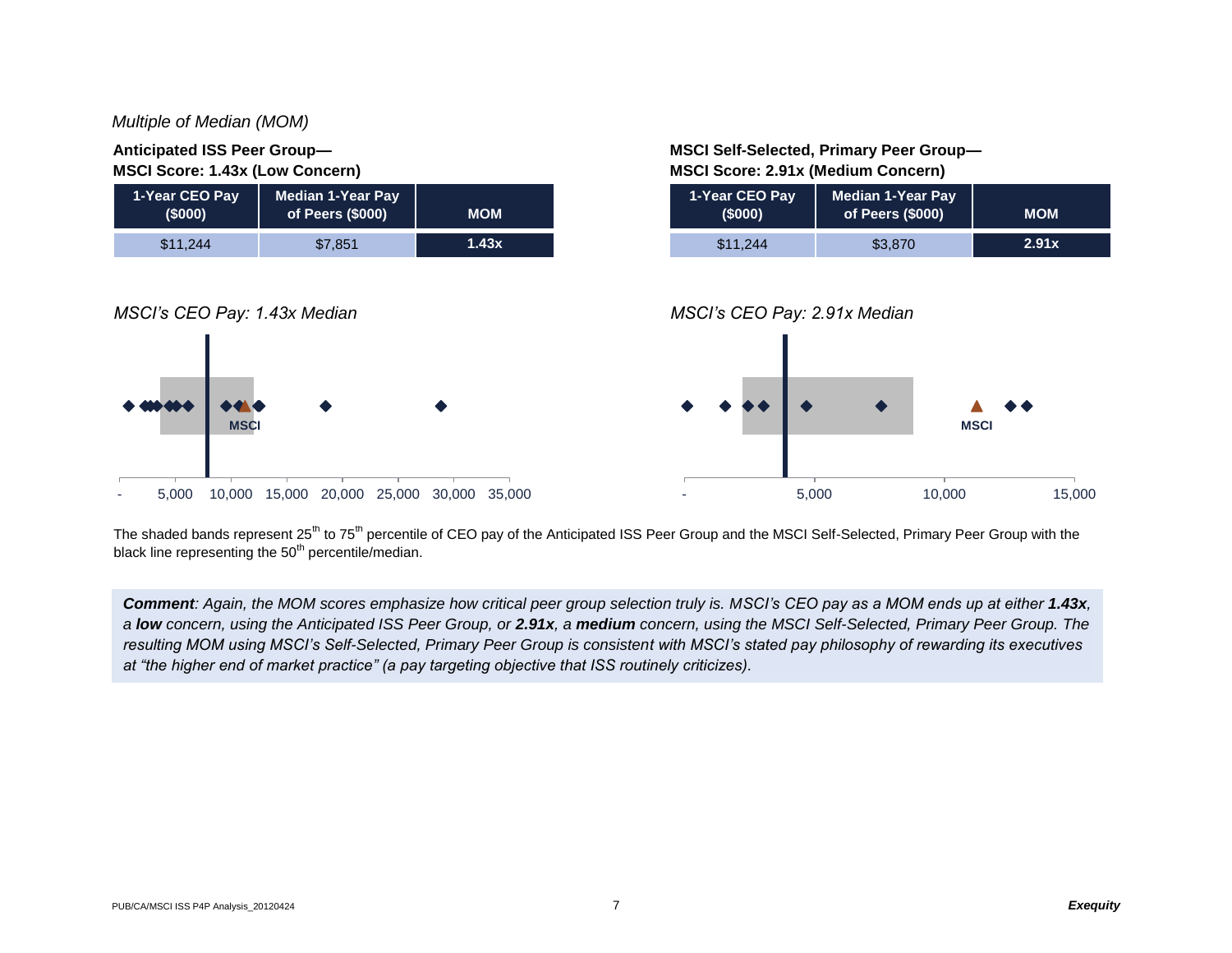#### *Absolute P4P Alignment Analysis*

*Pay-TSR Alignment (PTA)—MSCI Score: 19% (Low Concern)* **Full Five-Year Analysis—Includes 2007 Four-Year Analysis—Excludes 2007**



*Note: 2007 was a year consisting of a one-month period that Note: When 2007 is excluded, PTA for 2008–2011 is -30%. MSCI was public and wholly owned by Morgan Stanley.*



|                 | 2006<br>Year-End               | 2007     | 2008    | 2009    | 2010    | 2011     | Weighted<br>Average          | Annual<br>Trend (\$) | Annual<br>Trend (%) |
|-----------------|--------------------------------|----------|---------|---------|---------|----------|------------------------------|----------------------|---------------------|
| CEO Pay (\$000) | $\qquad \qquad \longleftarrow$ | \$20,241 | \$3,263 | \$4,254 | \$5,493 | \$11,244 | \$8,509                      | (\$854)              | $-10.0%$            |
| Indexed TSR     | 100                            | 111      | 62      | 122     | 136     | 135      | 115                          | 10                   | 9%                  |
|                 |                                |          |         |         |         |          | PTA: "TSR Trend"-"Pay Trend" |                      | 19%                 |

*Comment: The PTA looks at the absolute alignment of pay and performance (TSR) at MSCI. Overall, because of the methodology employed*  and the way it captured IPO grants at MSCI in 2007, it appears fine. But, note that if 2007 is excluded and we just look at the trends in pay and *performance afterwards, PTA decreases to -30%, a medium concern. This again points out the tremendous sensitivity of the quantitative tests to uncontrollable factors that can dramatically alter the results and ISS's resulting voting recommendation.*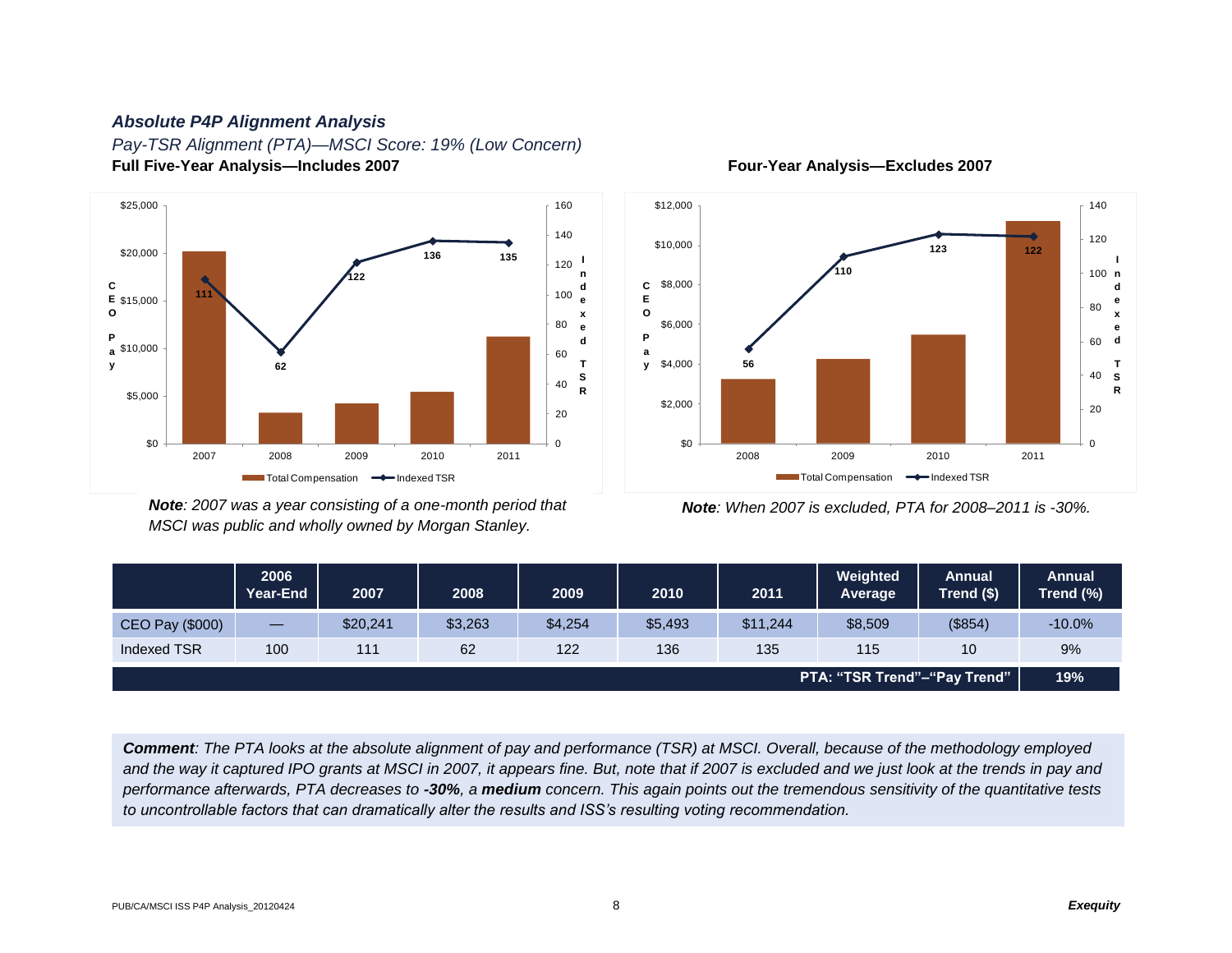#### **P4P: In-Depth Qualitative Analysis**

| <b>Qualitative Factor</b>                  | <b>Potential Issues for MSCI</b>                                                                                                                                                                                                                                                                                                                                                                                                                                                                                                                                                                                                                                                                                                                                                |
|--------------------------------------------|---------------------------------------------------------------------------------------------------------------------------------------------------------------------------------------------------------------------------------------------------------------------------------------------------------------------------------------------------------------------------------------------------------------------------------------------------------------------------------------------------------------------------------------------------------------------------------------------------------------------------------------------------------------------------------------------------------------------------------------------------------------------------------|
| Strength of Performance-Based Compensation | • Annual bonuses are discretionary, as the company does not use preset goals. The discretionary<br>nature of these awards runs counter to a P4P philosophy. ISS prefers companies to attach the payout<br>of incentive awards to specific, measurable, and predetermined performance factors.                                                                                                                                                                                                                                                                                                                                                                                                                                                                                   |
|                                            | • Performance goals were not disclosed for either the annual bonus or long-term incentive plans.<br>• The CEO's pay increased year over year <sup>3</sup> by more than 100% (2x prior-year total compensation) due<br>in large part to a special stock option award made on December 14, 2010 valued at \$3.55 million by<br>MSCI and at \$5.25 million by using an ISS valuation approach. The December 2010 stock option grant<br>has stock price hurdles (the lowest of which was nearly met at the time of our analysis) in order for the<br>award to vest (but is not a premium-priced stock option) and time-based vesting requirements. MSCI<br>discussed the CEO's December 2010 stock option grant in the 2011 proxy's Compensation Discussion<br>and Analysis (CD&A). |
|                                            | • Other named executive officers (NEOs) had significant increases in their total compensation (some<br>nearly 3x the prior-year compensation) in 2010, and MSCI's 2011 proxy discussed these in its CD&A<br>under "Special Acquisition-Related Equity Awards."                                                                                                                                                                                                                                                                                                                                                                                                                                                                                                                  |
|                                            | • The CEO's 2011 total compensation was approximately 58.5% performance-based (the special stock<br>options granted and performance stock unit for which MSCI did not disclose the associated<br>performance goals so shareholders could assess the adequacy of these goals) and 41.5% non-<br>performance-based (annual base salary, annual cash bonus (discretionary because preset<br>performance goals were not used), restricted stock units, and all other compensation).                                                                                                                                                                                                                                                                                                 |
|                                            | . We note that MSCI does not disclose any stock ownership guidelines or equity holding periods<br>for executives, nor does it disclose a <b>clawback policy</b> .                                                                                                                                                                                                                                                                                                                                                                                                                                                                                                                                                                                                               |
| Peer Group Benchmarking Practices          | • MSCI indicates it <b>does not benchmark</b> ; however, it does review the data for both a primary and a<br>secondary peer group and concludes that, in aggregate, the total reward levels in respect of services<br>for fiscal 2011 for its NEOs were both appropriate and competitive. MSCI also indicates it aims to<br>compensate its NEOs at the "higher end of market practice."                                                                                                                                                                                                                                                                                                                                                                                         |
|                                            | • Given the disclosure, it is difficult to assess what level of pay in relation to the primary and secondary<br>peer groups the Committee feels is <i>competitive</i> , e.g., does "competitive" mean total pay is above<br>median, 75 <sup>th</sup> percentile, or some other level compared to the peer groups?                                                                                                                                                                                                                                                                                                                                                                                                                                                               |

 $^3$  In its latest proxy, MSCI reports the change of its fiscal year from a November 30 FYE to a December 31 FYE starting in 2011. As a result, MSCI had a onemonth stub fiscal year for December 2010. Because MSCI's prior compensation data was all presented using a November 30 FYE, we used the December 2010 and FY 2011 disclosures to calculate an annual amount for a November 30, 2011 FYE. Primarily, this impacted cash-based payments since other amounts, like equity awards, were reported using the date of grant/service inception date. Accordingly, we also calculated TSR ending November 30, 2011.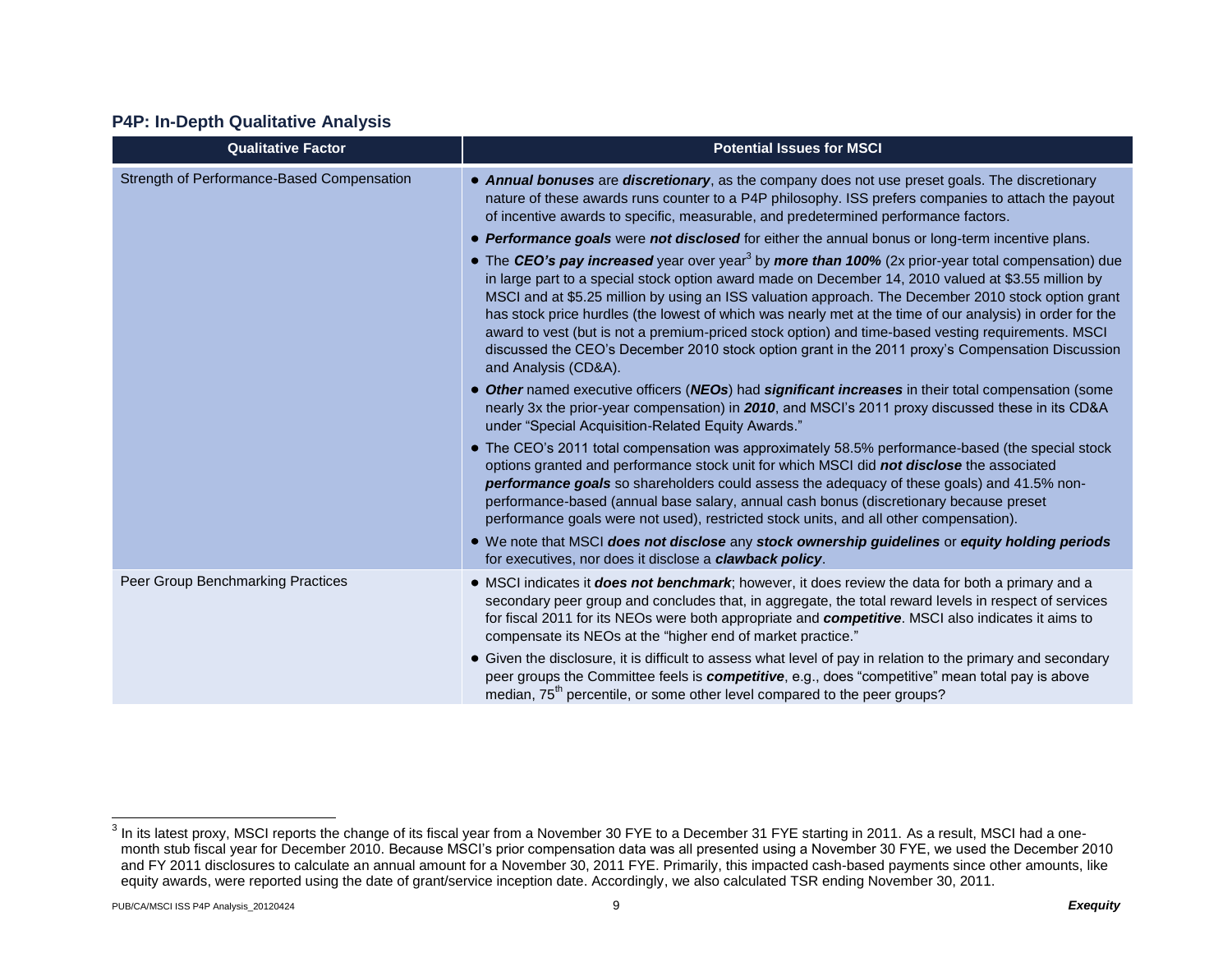| <b>Qualitative Factor</b>                | <b>Potential Issues for MSCI</b>                                                                                                                                                                                                                                                                                                                                                                                                                                                                                                                                                                                                                                                                                                                             |                     |            |                     |            |
|------------------------------------------|--------------------------------------------------------------------------------------------------------------------------------------------------------------------------------------------------------------------------------------------------------------------------------------------------------------------------------------------------------------------------------------------------------------------------------------------------------------------------------------------------------------------------------------------------------------------------------------------------------------------------------------------------------------------------------------------------------------------------------------------------------------|---------------------|------------|---------------------|------------|
| Results of Financial/Operational Metrics | • MSCI's 1- and 3-year TSRs were generally better than those of its GICS group, regardless of whether<br>using a November or December fiscal year-end (other than 1-year TSR as of December FYE, which<br>appears slightly worse).                                                                                                                                                                                                                                                                                                                                                                                                                                                                                                                           |                     |            |                     |            |
|                                          |                                                                                                                                                                                                                                                                                                                                                                                                                                                                                                                                                                                                                                                                                                                                                              | <b>December FYE</b> |            | <b>November FYE</b> |            |
|                                          |                                                                                                                                                                                                                                                                                                                                                                                                                                                                                                                                                                                                                                                                                                                                                              | 1-Year TSR          | 3-Year TSR | 1-Year TSR          | 3-Year TSR |
|                                          | <b>MSCI Inc.</b>                                                                                                                                                                                                                                                                                                                                                                                                                                                                                                                                                                                                                                                                                                                                             | $-15.48%$           | 22.85%     | $-0.91%$            | 29.81%     |
|                                          | GICS Group 4020 Median                                                                                                                                                                                                                                                                                                                                                                                                                                                                                                                                                                                                                                                                                                                                       | $-12.01%$           | 13.07%     | $-2.92%$            | 18.93%     |
|                                          | S&P MidCap 400                                                                                                                                                                                                                                                                                                                                                                                                                                                                                                                                                                                                                                                                                                                                               | $-1.74%$            | 19.57%     | 5.09%               | 21.62%     |
|                                          | • Net income nearly doubled, growing to \$173 million in 2011 from \$92 million for FY 2010.<br>• Cash flows from operations also increased year over year, to \$254 million from \$183 million.<br>• The annual bonus plan and the long-term incentive awards do not adequately disclose how their<br>payouts relate to company performance.<br>• CEO pay <sup>4</sup> as a % of net income: 6.5%.                                                                                                                                                                                                                                                                                                                                                          |                     |            |                     |            |
| <b>Special Circumstances</b>             | • MSCI changed its fiscal year from a November 30 FYE to a December 31 FYE starting in 2011. MSCI<br>did not present prior compensation information using its new fiscal year, so we restated the most<br>recent compensation information for December 2010 and 2011 into FY 2011 (having a FYE of<br>November 2011).<br>• MOM appears fine for the Anticipated ISS Peer Group. However, it appears higher ( <i>medium</i> concern)<br>when using MSCI's Self-Selected, Primary Peer Group.<br>• PTA appears fine for MSCI unless 2007 (an anomalous year of one month being public during which<br>time it was wholly-owned by Morgan Stanley) is excluded. If 2007 is excluded, and using the same<br>PTA formula, there would be a <i>medium</i> concern. |                     |            |                     |            |

l

 $^4$  Detail: CEO pay of \$11.2 million for 12-month period ending November 30, 2011/\$173 million in net income.

PUB/CA/MSCI ISS P4P Analysis\_20120424 **Exequity** 10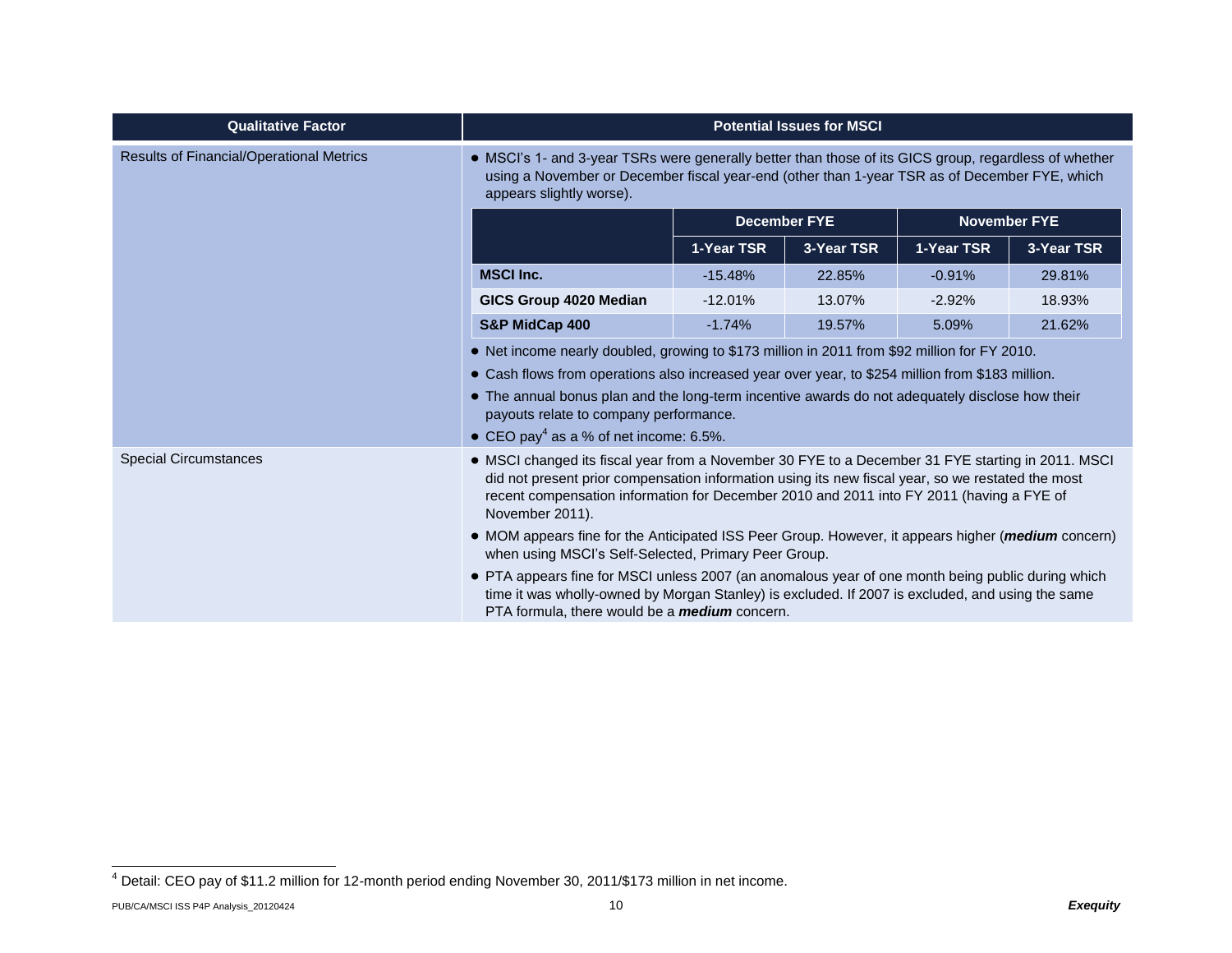#### *Implications and Comments*

Having conducted the ISS P4P policy tests in accordance with ISS's parameters, as we understand them, we report the following:

### *RDA*

The RDA analysis shows, under the ISS P4P policy, pay and performance are **aligned** on a relative basis. The RDA score will likely trigger a **low**  level of concern regarding MSCI's P4P alignment.

### *MOM*

The level of MSCI's Chief Executive Officer compensation rests above the median pay among Chief Executive Officers across the community of anticipated ISS peer group members. However, the MOM does **not** rise to a level that triggers a medium concern level from ISS (1.43x for MSCI vs. 2.33x to trigger a medium concern level). That noted, the MOM for MSCI based on its own self-selected peer group comes in at 2.91x, which would raise a medium concern if ISS used a company's self-selected peer group.

#### *PTA*

We estimate MSCI's PTA score would be 19%. The ISS methodology indicates that a PTA level of -30% will trigger a *medium* level of concern over a company's P4P alignment, and a level of -45% is needed to trigger a *high* level of concern, so MSCI's PTA would likely only trigger a **low** level of concern. If 2007 were excluded, it appears that PTA would decrease to -30% and result in a medium concern.

*Note: This assumes the PTA formula is applied with "0"s for 2007. It is possible ISS would revise the PTA formula in some fashion to reconfigure the associated weightings under the PTA formula in such a circumstance. However, ISS has not publicly described how it would do so.*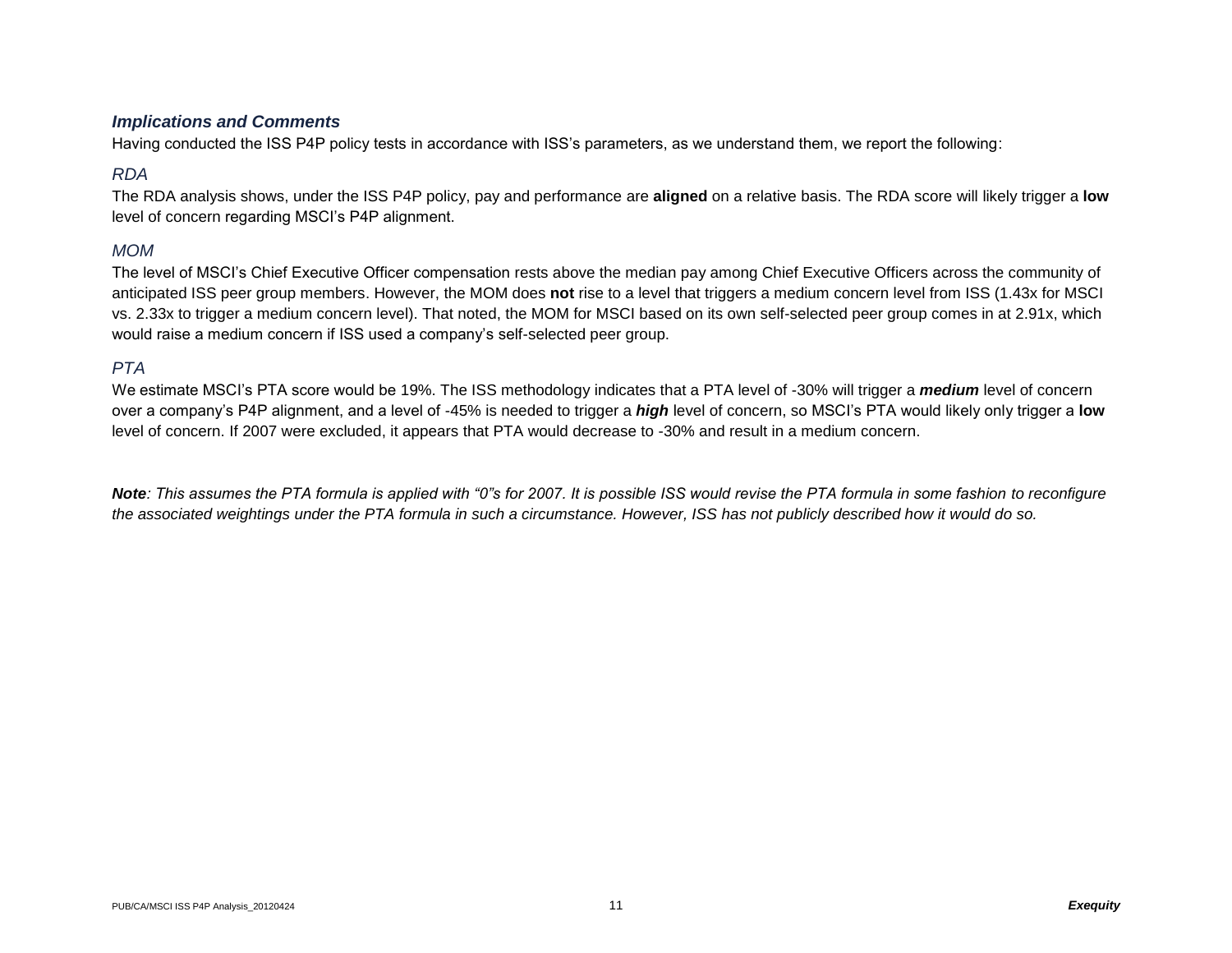#### *Non-Performance-Based Pay Elements* **Concern: Medium/High**

The annual bonus plan is *discretionary* in design. The annual bonus plan does *not* utilize preset performance goals.

The long-term incentive awards are only *partially performance-based*, i.e., 50% of the long-term incentive award is delivered as performance stock units. However, MSCI has chosen not to disclose the actual performance targets for the two performance metrics utilized—cumulative revenue and net income per share—until after the performance period, which makes it difficult for shareholders to determine how rigorous the performance goals are in a timely manner.

#### *Company Peer Group* **Concern: Low/Medium**

MSCI states it does not benchmark executives' compensation to market levels. MSCI does, however, review market information. MSCI utilizes both primary and secondary peer groups which serve as references for pay levels and practices, without benchmarking to a specified target. MSCI indicates it believes its compensation is "competitive" but does not define what that means in relation to the compensation provided by companies in the peer groups utilized.

#### *Severance/Change-in-Control Arrangements* **Concern: Low**

MSCI should be commended for not having employment, severance, change in control, or similar agreements with its NEOs. However, for equity awards, MSCI does provide a full-career retirement provision which apparently enables unvested awards to fully vest upon termination of employment, including terminations related to a change in control if certain requirements are met (note that MSCI does not discuss the full details of its Full Career Retirement benefit in the proxy). Additionally, for certain equity awards granted within the past three years, MSCI has provided for single-trigger vesting in certain change-in-control situations.

| <b>Compensation Committee Communication and Effectiveness</b> | <b>Concern: High</b>                                                                           |
|---------------------------------------------------------------|------------------------------------------------------------------------------------------------|
| <b>Disclosure of Metrics</b>                                  |                                                                                                |
| Performance metrics/goals disclosed—annual incentives         | <b>No</b>                                                                                      |
| Performance metrics/goals disclosed-long-term incentives      | No (MSCI indicates it will disclose performance goals after 2-year performance<br>period ends) |
| <b>Pay Riskiness Discussion</b>                               |                                                                                                |
| Process discussed?                                            | <b>No</b>                                                                                      |
| Material risk found?                                          | N <sub>o</sub>                                                                                 |
| <b>Pledging of Shares</b>                                     |                                                                                                |
| Pledging of company stock by NEOs or directors                | None disclosed                                                                                 |
| Anti-hedging policy                                           | None disclosed                                                                                 |
| <b>Risk Mitigators</b>                                        |                                                                                                |
| Clawback policy                                               | <b>No</b>                                                                                      |
| CEO stock ownership guideline                                 | No guidelines                                                                                  |
| <b>Stock holding requirements</b>                             | Stock options: none; restricted stock: none                                                    |
| <b>Compensation Committee Responsiveness</b>                  |                                                                                                |
| Prior year's SOP vote result (F/F+A)                          | 87%                                                                                            |
| Frequency adopted by company                                  | Annual                                                                                         |
| Frequency approved by shareholders                            | Annual with 91% support                                                                        |

\* Exequity bases these assumed levels of concern on ISS's published policies and on our experience with ISS's recommendations with respect to ISS reports we have reviewed.